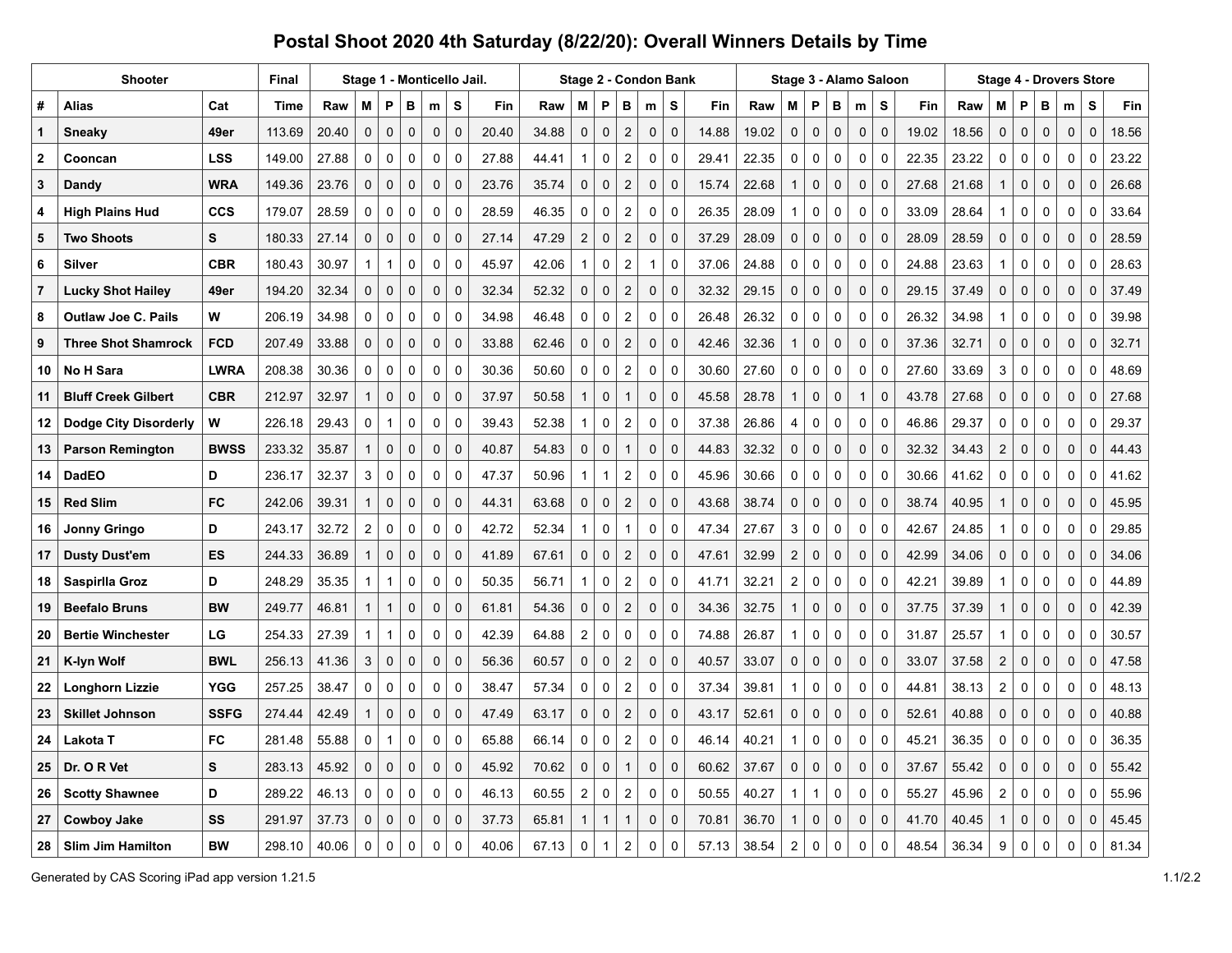|    | Shooter                      |             |       |                |                |   |             | Stage 5 - Dewey Cattle/Livery Bar | Stage 6 - Feed Store |       |                |   |   |   |     |       |  |  |
|----|------------------------------|-------------|-------|----------------|----------------|---|-------------|-----------------------------------|----------------------|-------|----------------|---|---|---|-----|-------|--|--|
| #  | <b>Alias</b>                 | Raw         | M     | P              | в              | m | S           | Fin                               | Raw                  | м     | P              | в | m | s | Fin |       |  |  |
| 1  | Sneaky                       | 49er        | 22.50 | 0              | 0              | 0 | $\Omega$    | 0                                 | 22.50                | 18.33 | 0              | 0 | 0 | 0 | 0   | 18.33 |  |  |
| 2  | Cooncan                      | LSS         | 25.21 | 0              | 0              | 0 | 0           | 0                                 | 25.21                | 20.93 | 0              | 0 | 0 | 0 | 0   | 20.93 |  |  |
| 3  | Dandy                        | <b>WRA</b>  | 22.68 | 0              | 1              | 0 | 0           | 0                                 | 32.68                | 17.82 | 1              | 0 | 0 | 0 | 0   | 22.82 |  |  |
| 4  | <b>High Plains Hud</b>       | <b>CCS</b>  | 33.40 | 0              | 0              | 0 | 0           | 0                                 | 33.40                | 24.00 | 0              | 0 | 0 | 0 | 0   | 24.00 |  |  |
| 5  | <b>Two Shoots</b>            | s           | 34.30 | 0              | 0              | 0 | 0           | 0                                 | 34.30                | 24.92 | 0              | 0 | 0 | 0 | 0   | 24.92 |  |  |
| 6  | Silver                       | <b>CBR</b>  | 25.21 | 0              | 0              | 0 | 0           | 0                                 | 25.21                | 18.68 | 0              | 0 | 0 | 0 | 0   | 18.68 |  |  |
| 7  | <b>Lucky Shot Hailey</b>     | 49er        | 28.70 | 0              | 0              | 0 | 0           | 0                                 | 28.70                | 24.20 | $\overline{2}$ | 0 | 0 | 0 | 0   | 34.20 |  |  |
| 8  | <b>Outlaw Joe C. Pails</b>   | W           | 38.69 | 1              | 0              | 0 | 0           | 0                                 | 43.69                | 24.74 | $\overline{c}$ | 0 | 0 | 0 | 0   | 34.74 |  |  |
| 9  | <b>Three Shot Shamrock</b>   | <b>FCD</b>  | 32.82 | 0              | 0              | 0 | 0           | 0                                 | 32.82                | 28.26 | 0              | 0 | 0 | 0 | 0   | 28.26 |  |  |
| 10 | <b>No H Sara</b>             | <b>LWRA</b> | 32.75 | 1              | 0              | 0 | 0           | 0                                 | 37.75                | 28.38 | 1              | 0 | 0 | 0 | 0   | 33.38 |  |  |
| 11 | <b>Bluff Creek Gilbert</b>   | <b>CBR</b>  | 30.87 | 0              | 0              | 0 | 0           | 0                                 | 30.87                | 22.09 | 1              | 0 | 0 | 0 | 0   | 27.09 |  |  |
| 12 | <b>Dodge City Disorderly</b> | W           | 31.00 | 1              | 0              | 0 | 0           | 0                                 | 36.00                | 22.14 | 3              | 0 | 0 | 0 | 0   | 37.14 |  |  |
| 13 | <b>Parson Remington</b>      | <b>BWSS</b> | 32.75 | 1              | 0              | 0 | 0           | 0                                 | 37.75                | 28.12 | $\mathbf{1}$   | 0 | 0 | 0 | 0   | 33.12 |  |  |
| 14 | <b>DadEO</b>                 | D           | 36.55 | $\mathbf{1}$   | 0              | 0 | 0           | 0                                 | 41.55                | 29.01 | 0              | 0 | 0 | 0 | 0   | 29.01 |  |  |
| 15 | <b>Red Slim</b>              | FC          | 38.35 | 0              | 0              | 0 | 0           | 0                                 | 38.35                | 31.03 | 0              | 0 | 0 | 0 | 0   | 31.03 |  |  |
| 16 | Jonny Gringo                 | D           | 32.33 | 1              | 0              | 0 | 0           | 0                                 | 37.33                | 23.26 | 4              | 0 | 0 | 0 | 0   | 43.26 |  |  |
| 17 | <b>Dusty Dust'em</b>         | ES          | 37.60 | 1              | 0              | 0 | 0           | 0                                 | 42.60                | 30.18 | $\mathbf{1}$   | 0 | 0 | 0 | 0   | 35.18 |  |  |
| 18 | Saspirlla Groz               | D           | 34.25 | $\Omega$       | 0              | 0 | $\Omega$    | 0                                 | 34.25                | 34.88 | 0              | 0 | 0 | 0 | 0   | 34.88 |  |  |
| 19 | <b>Beefalo Bruns</b>         | <b>BW</b>   | 35.64 | 1              | 0              | 0 | 0           | 0                                 | 40.64                | 27.82 | 1              | 0 | 0 | 0 | 0   | 32.82 |  |  |
| 20 | <b>Bertie Winchester</b>     | LG          | 33.94 | 1              | 0              | 0 | 0           | 0                                 | 38.94                | 25.68 | $\overline{2}$ | 0 | 0 | 0 | 0   | 35.68 |  |  |
| 21 | K-lyn Wolf                   | <b>BWL</b>  | 39.48 | 0              | 0              | 0 | 0           | 0                                 | 39.48                | 29.07 | $\overline{2}$ | 0 | 0 | 0 | 0   | 39.07 |  |  |
| 22 | Longhorn Lizzie              | YGG         | 43.37 | 0              | $\Omega$       | 0 | 0           | 0                                 | 43.37                | 30.13 | 3              | 0 | 0 | 0 | 0   | 45.13 |  |  |
| 23 | <b>Skillet Johnson</b>       | <b>SSFG</b> | 44.11 | 1              | 0              | 0 | $\Omega$    | 0                                 | 49.11                | 26.18 | 3              | 0 | 0 | 0 | 0   | 41.18 |  |  |
| 24 | Lakota T                     | <b>FC</b>   | 42.56 | $\overline{2}$ | 0              | 0 | 0           | 0                                 | 52.56                | 30.34 | 1              | 0 | 0 | 0 | 0   | 35.34 |  |  |
| 25 | Dr. O R Vet                  | S           | 49.22 | 0              | 0              | 0 | 0           | 0                                 | 49.22                | 34.28 | 0              | 0 | 0 | 0 | 0   | 34.28 |  |  |
| 26 | <b>Scotty Shawnee</b>        | D           | 46.77 | 0              | 0              | 0 | $\Omega$    | 0                                 | 46.77                | 34.54 | 0              | 0 | 0 | 0 | 0   | 34.54 |  |  |
| 27 | <b>Cowboy Jake</b>           | SS          | 40.53 | 1              | 0              | 0 | 0           | 0                                 | 45.53                | 30.75 | 4              | 0 | 0 | 0 | 0   | 50.75 |  |  |
| 28 | <b>Slim Jim Hamilton</b>     | <b>BW</b>   | 40.16 | 0              | $\overline{0}$ | 0 | $\mathbf 0$ | 0                                 | 40.16                | 30.87 | 0              | 0 | 0 | 0 | 0   | 30.87 |  |  |

Generated by CAS Scoring iPad app version 1.21.5 1.2/2.2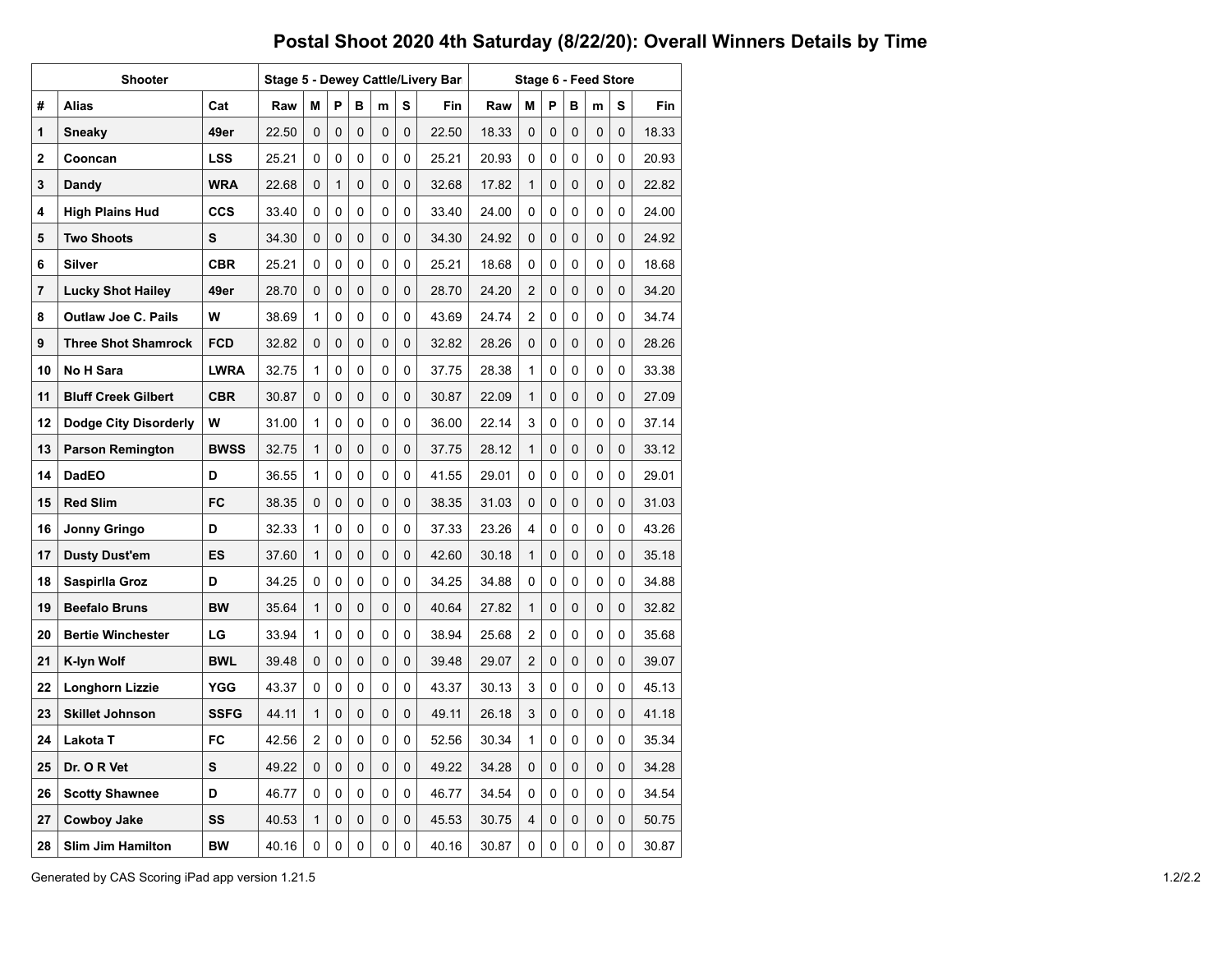|    | <b>Shooter</b>             | Final        | Stage 1 - Monticello Jail. |       |                |             |             |              |             |        | Stage 2 - Condon Bank |                |                |                |             | Stage 3 - Alamo Saloon |        |       | <b>Stage 4 - Drovers Store</b> |              |              |              |              |        |       |                |              |             |              |             |       |
|----|----------------------------|--------------|----------------------------|-------|----------------|-------------|-------------|--------------|-------------|--------|-----------------------|----------------|----------------|----------------|-------------|------------------------|--------|-------|--------------------------------|--------------|--------------|--------------|--------------|--------|-------|----------------|--------------|-------------|--------------|-------------|-------|
| #  | <b>Alias</b>               | Cat          | Time                       | Raw   | М              | P           | в           | m            | S           | Fin    | Raw                   | М              | P              | в              | m           | S                      | Fin    | Raw   | м                              | P            | в            | m            | S            | Fin    | Raw   | м              | P            | в           | m            | s           | Fin   |
| 29 | <b>Tucson Breeze</b>       | <b>SD</b>    | 301.13                     | 41.52 |                | $\mathbf 0$ | $\mathbf 0$ | $\mathbf{0}$ | $\Omega$    | 46.52  | 75.25                 | 2              | $\Omega$       |                | $\mathbf 0$ | $\mathbf{0}$           | 75.25  | 40.34 | $\mathbf{1}$                   | $\mathbf 0$  | $\mathbf 0$  | $\mathbf 0$  | $\Omega$     | 45.34  | 40.82 | 0              | $\Omega$     | $\mathbf 0$ | $\mathbf 0$  | $\mathbf 0$ | 40.82 |
| 30 | <b>Asa Smith</b>           | cc           | 303.49                     | 44.21 | 0              | 0           | 0           | 0            | $\Omega$    | 44.21  | 66.16                 | 0              | 0              | $\overline{2}$ | 0           | 0                      | 46.16  | 44.99 | $\mathbf 1$                    | $\mathbf 0$  | 0            | 0            | 0            | 49.99  | 52.16 | -1             | 0            | 0           | 0            | 0           | 57.16 |
| 31 | <b>Judge Harper</b>        | 49er         | 305.38                     | 57.06 | 0              | $\mathbf 0$ | $\mathbf 0$ | $\mathbf 0$  | $\Omega$    | 57.06  | 60.14                 | $\mathbf 0$    | $\mathbf 0$    | $\overline{2}$ | 0           | $\mathbf 0$            | 40.14  | 44.40 | $\mathbf{1}$                   |              | $\mathbf 0$  | 0            | $\mathbf{0}$ | 59.40  | 46.27 | $\mathbf 0$    | $\mathbf 0$  | $\mathbf 0$ | $\mathbf 0$  | $\mathbf 0$ | 46.27 |
| 32 | <b>Wayward Slim</b>        | cc           | 323.67                     | 63.95 | 0              | 0           | 0           | 0            | 0           | 63.95  | 67.43                 | 0              | 0              | $\overline{2}$ | 0           | 0                      | 47.43  | 53.60 | $\overline{2}$                 | 0            | 0            | 0            | 0            | 63.60  | 51.67 | $\mathbf 1$    | 0            | 0           | 0            | 0           | 56.67 |
| 33 | Popa Smoke                 | <b>DSS</b>   | 323.96                     | 43.31 |                | $\mathbf 0$ | $\mathbf 0$ | $\mathbf 0$  | $\mathbf 0$ | 48.31  | 75.70                 |                | $\mathbf 0$    | $\overline{2}$ | $\mathbf 0$ | $\mathbf 0$            | 60.70  | 50.04 | $\overline{2}$                 | $\mathbf 0$  | 0            | $\mathbf 0$  | $\mathbf{0}$ | 60.04  | 44.29 | $\mathbf 0$    | $\mathbf{0}$ | $\mathbf 0$ | $\mathbf 0$  | $\mathbf 0$ | 44.29 |
| 34 | <b>The Vigilante</b>       | <b>WRA</b>   | 325.34                     | 51.10 | $\overline{2}$ | 0           | 0           | 0            | 0           | 61.10  | 63.53                 |                | 0              | $\overline{2}$ | 0           | 0                      | 48.53  | 43.03 | 1 <sup>1</sup>                 | 0            | 0            | 0            | 0            | 48.03  | 45.78 | -1             |              | 0           | 0            | 0           | 60.78 |
| 35 | <b>Abilene Slim</b>        | <b>FCD</b>   | 330.18                     | 44.81 |                | $\mathbf 0$ | $\mathbf 0$ | 0            | $\mathbf 0$ | 49.81  | 76.91                 | 3              | $\mathbf{1}$   | $\mathbf{1}$   | $\mathbf 0$ | $\mathbf 0$            | 91.91  | 42.52 | $\mathbf{1}$                   | $\mathbf 0$  | $\mathbf 0$  | 0            | $\mathbf 0$  | 47.52  | 39.11 | $\mathbf{1}$   | $\mathbf{0}$ | $\mathbf 0$ | $\mathbf 0$  | $\mathbf 0$ | 44.11 |
| 36 | <b>Jerry Slick</b>         | <b>GP</b>    | 346.16                     | 53.32 |                | $\mathbf 1$ | 0           | 0            | $\mathbf 0$ | 68.32  | 89.41                 |                | $\mathbf 0$    | $\overline{2}$ | 0           | 0                      | 74.41  | 48.13 | 1                              | -1           | 0            | 0            | 0            | 63.13  | 42.20 | 0              | $\mathbf 0$  | 0           | 0            | 0           | 42.20 |
| 37 | <b>Walnut Wrangler</b>     | <b>CBR</b>   | 380.16                     | 65.67 | $\mathbf 0$    | $\mathbf 0$ | $\mathbf 0$ | $\mathbf{0}$ | $\mathbf 0$ | 65.67  | 117.93                | $\mathbf 0$    | $\mathbf 0$    | $\overline{2}$ | 0           | $\mathbf{0}$           | 97.93  | 55.47 | 0                              | $\mathbf 0$  | $\mathbf 0$  | $\mathbf 0$  | $\mathbf{0}$ | 55.47  | 56.82 | 0              | $\mathbf{0}$ | $\mathbf 0$ | $\mathbf 0$  | $\mathbf 0$ | 56.82 |
| 38 | Doc Dag                    | <b>FCDSS</b> | 382.32                     | 56.04 | 2              | 0           | 0           | $\Omega$     | $\Omega$    | 66.04  | 90.23                 | $\overline{2}$ | 0              | $\overline{c}$ | 0           | 0                      | 80.23  | 51.46 | 1                              |              | 0            | 0            | 0            | 66.46  | 58.77 | 1              | $\Omega$     | 0           | $\mathbf{0}$ | 0           | 63.77 |
| 39 | Four Eyed Jim              | <b>YGB</b>   | 404.46                     | 58.35 | 4              | $\mathbf 1$ | $\mathbf 0$ | $\Omega$     | $\Omega$    | 88.35  | 74.15                 |                | $\mathbf 0$    |                | $\mathbf 0$ | $\mathbf 0$            | 69.15  | 61.69 | 4                              | $\mathbf 0$  | $\mathbf 0$  | $\mathbf 0$  | $\Omega$     | 81.69  | 46.30 |                | $\mathbf 0$  | $\mathbf 0$ | $\mathbf 0$  | $\mathbf 0$ | 51.30 |
| 40 | <b>Wichita Rose</b>        | <b>LBWS</b>  | 408.19                     | 79.62 |                | $\mathbf 1$ | $\mathbf 0$ | 0            | 0           | 94.62  | 79.47                 | $\overline{2}$ | 0              | $\overline{c}$ | 0           | 0                      | 69.47  | 54.73 | 0                              | 0            | 0            | 0            | 0            | 54.73  | 48.98 | $\overline{2}$ | 0            | 0           | 0            | 0           | 58.98 |
| 41 | <b>Black Knight Streak</b> | S            | 417.29                     | 64.17 | 2              | $\mathbf 0$ | $\mathbf 0$ | $\mathbf{0}$ | $\mathbf 0$ | 74.17  | 90.58                 | 0              | $\mathbf 0$    | $\overline{2}$ | $\mathbf 0$ | $\mathbf 0$            | 70.58  | 56.57 | $\overline{2}$                 | $\mathbf 0$  | $\mathbf 0$  | $\mathbf 0$  | $\mathbf{0}$ | 66.57  | 60.17 | $\mathbf{1}$   | $\mathbf 0$  | $\mathbf 0$ | $\mathbf 0$  | $\mathbf 0$ | 65.17 |
| 42 | <b>Italian Pete</b>        | CB           | 424.83                     | 56.44 | 3              |             | 0           | $\Omega$     | $\Omega$    | 81.44  | 91.33                 | $\overline{2}$ | 0              |                | 0           | $\mathbf 0$            | 91.33  | 52.99 | $\mathbf 1$                    | 0            | $\mathbf 0$  | $\mathbf{0}$ | 0            | 57.99  | 51.07 | $\overline{2}$ | $\Omega$     | 0           | $\mathbf{0}$ | 0           | 61.07 |
| 43 | <b>Lost Dutchman</b>       | 49er         | 569.93                     | 84.14 | 4              | $\Omega$    | $\Omega$    |              | $\Omega$    | 114.14 | 116.98                | 2              | $\Omega$       | 2              | $\Omega$    | $\mathbf{0}$           | 106.98 | 74.32 | 6                              |              | $\mathbf{0}$ | $\Omega$     | $\Omega$     | 114.32 | 68.51 | $\overline{2}$ | $\Omega$     | $\Omega$    | $\Omega$     | $\Omega$    | 78.51 |
| 44 | Presque Isle Bill          | F.           | 597.64                     | 82.43 | $\overline{2}$ | 1           | $\Omega$    | $\Omega$     | $\Omega$    | 102.43 | 117.88                |                | 0              | $\mathbf 1$    | $\Omega$    | $\mathbf{0}$           | 112.88 | 70.32 | 0                              | $\mathbf{0}$ | $\mathbf 0$  | $\Omega$     | 0            | 70.32  | 74.78 | 1              | $\Omega$     | $\Omega$    | $\Omega$     | $\Omega$    | 79.78 |
| 45 | <b>OZARK KID</b>           | S            | 621.21                     | 86.08 |                | $\mathbf 0$ | $\Omega$    | $\Omega$     | $\Omega$    | 91.08  | 120.09                | 4              | $\overline{1}$ |                | $\Omega$    | $\Omega$               | 140.09 | 63.13 | 3                              | $\mathbf 0$  | $\mathbf 0$  | 0            | $\Omega$     | 78.13  | 71.19 | 4              | $\mathbf 0$  | 0           | $\Omega$     | $\Omega$    | 91.19 |

Generated by CAS Scoring iPad app version 1.21.5 2.1/2.2